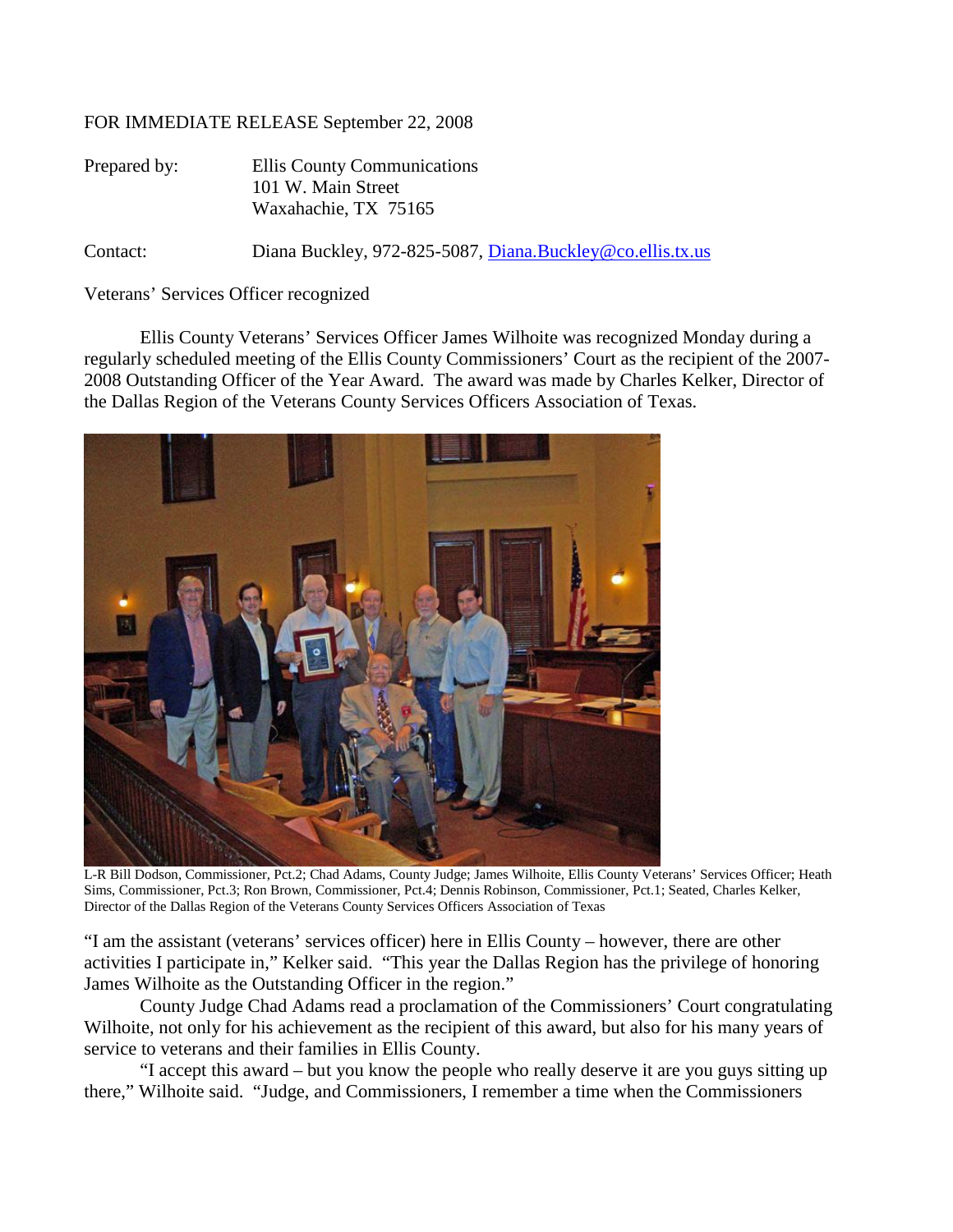didn't approve a Veterans' Service Officer in the County – we didn't have one. And I congratulate you for the support you give – thank you so much."

Wilhoite has worked tirelessly for several years to open satellite offices throughout the County to allow better access to assistance for veterans and their families. Currently, Veterans' Services office locations are the Historic Courthouse in downtown Waxahachie, with office hours from 9 a.m. to 2 p.m. on Monday and Tuesday; 116 W. Ennis Avenue in Ennis, with office hours from 9 a.m. to 2 p.m. on Thursday and Friday; room 205 of the old Red Oak Elementary school building at 100 N. Methodist, with office hours from 9 a.m. to 1 p.m. on the first Wednesday of each month; Ferris City Hall at 100 Town Plaza, with office hours from 8:30 a.m. to 12:30 p.m. on the second Wednesday of each month; 101 W. Main in Italy with office hours from 9 a.m. to 1 p.m. on the third Wednesday of each month; and 1150 N. Highway 67 in Midlothian, with office hours from 9 a.m. to 1 p.m. on the fourth Wednesday of each month.

The service officers can be reached by telephone at 972-825-5099 or 972-875-4531.

Following a months-long process that included a number of public hearings, Commissioners voted unanimously to approve an overall tax rate that is very slightly lower than last year's tax rate. The overall rate is made up of separate assessments for Maintenance and Operations, Interest and Sinking, and Farm to Market.

"It has been my desire to always try and lower the tax rate," said Adams. "It is a principle -- I know we on the Court have had disagreements regarding that, but I always believe we need to make it our best effort to reduce the tax rate."

The new total tax rate of \$0.393599 per \$100 of taxable value will have the effect of raising more property taxes than last year's budget by \$2,818,729.89, and of that amount \$1,496,426.90 is tax revenue that will be raised from new property added to the tax roll this year.

In other business, Commissioners:

- Approved the second year of the three-year agreement with CASA of Ellis County to provide financial support of \$5,000 for FY 2008-2009 for services to children;
- Approved a resolution for the 2009 Indigent Defense Grant Program that assists the County in implementation of the provisions of the Fair Defense Act and the improvement of the indigent criminal defense services in the County, enabling Ellis County to obtain \$69,049 for indigent defense;
- Approved a memorandum of understanding with the North Central Texas Council of Governments Area Agency on Aging for services to Ellis County residents over age 60;
- Approved interlocal agreements with the City of Italy, the City of Maypearl, the City of Milford, the City of Waxahachie, Italy ISD, Maypearl ISD, Midlothian ISD, Milford ISD, and Waxahachie ISD;
- Approved the list of Presiding and Alternate Judges for the November 4, 2008 General Election;
- Approved the number of clerks needed for each polling place for the same election, a total of over 400;
- Took no action on renewal of the lease agreement between Ellis County and Edwin Spaniel for the site referred to as the County Farm;
- Took no action on the lease of temporary warehouse space for storage of the Sheriff's seized vehicles and other property;